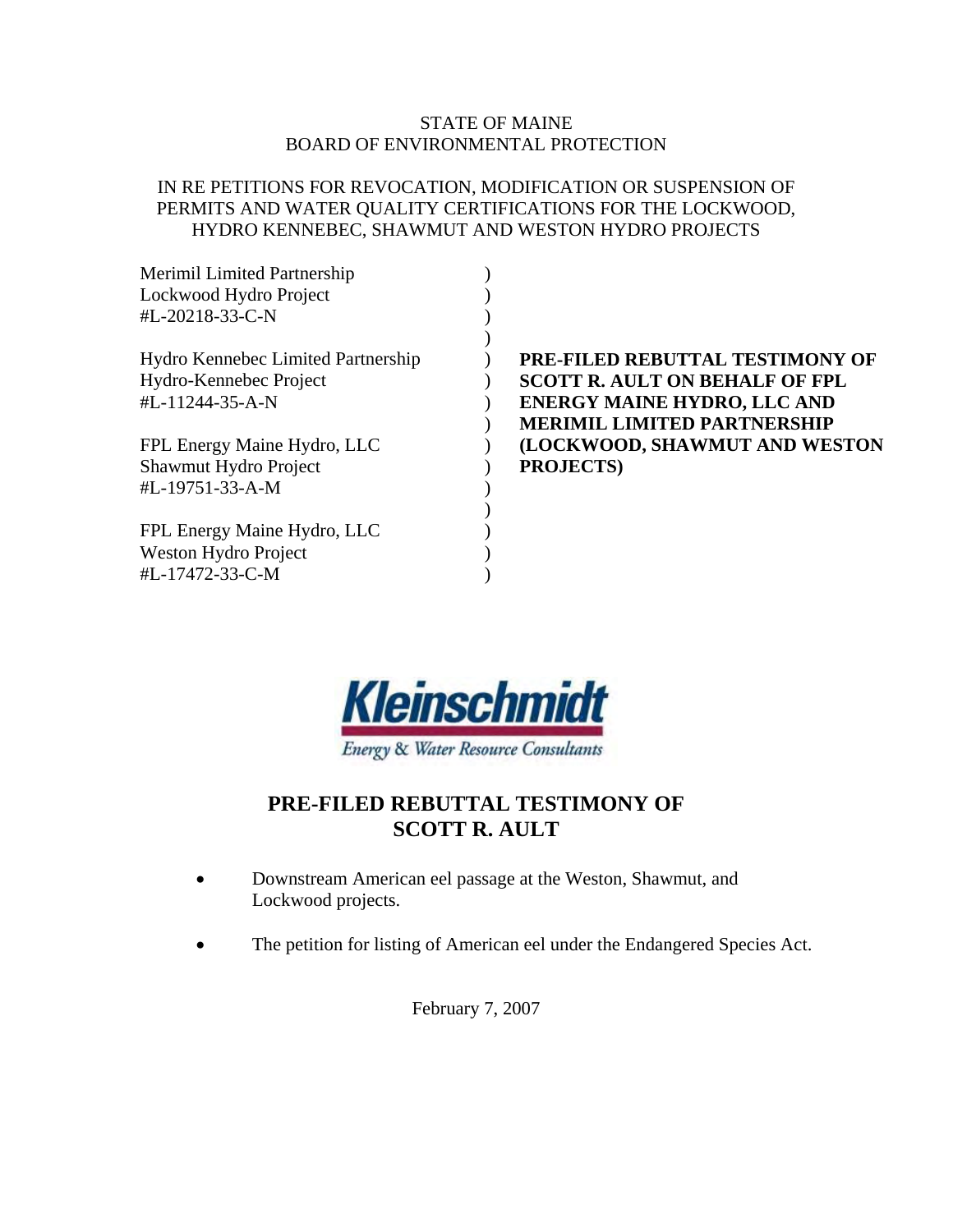| PRE-FILED REBUTTAL TESTIMONY OF              |                                                                                                                |                |  |
|----------------------------------------------|----------------------------------------------------------------------------------------------------------------|----------------|--|
| <b>SCOTT R. AULT</b>                         |                                                                                                                |                |  |
| <b>TABLE OF CONTENTS</b><br><b>TESTIMONY</b> |                                                                                                                |                |  |
|                                              |                                                                                                                | Page           |  |
|                                              | Purpose and Scope of Rebuttal Testimony                                                                        |                |  |
|                                              | <b>Summary of Rebuttal Testimony</b>                                                                           | 1              |  |
|                                              | <b>Rebuttal of FOMB's Testimony</b>                                                                            | $\mathbf{2}$   |  |
|                                              | o FOMB Seeks An Unrealistic Provision.                                                                         | $\overline{2}$ |  |
|                                              | o FOMB Has Exaggerated The Mortality And Injury Rate Of Dams.                                                  | $\overline{2}$ |  |
|                                              | FOMB Makes Unsubstantiated Statements About The Extent To<br>$\circ$<br>Which Eels Are Killed In Dam Turbines. | 3              |  |
|                                              | FOMB Misleadingly Presents Information From The USFWS 90-<br>$\circ$                                           | $\overline{4}$ |  |
|                                              | Day Finding Relative To Eel Status As Threatened Or Endangered.                                                |                |  |
|                                              | FOMB Mischaracterizes And Overstates The Effect Of Turbines<br>$\circ$                                         | 5              |  |
|                                              | On Eels Based On The McCleave Study.                                                                           |                |  |
|                                              | FOMB Overstates The Significance Of The 2002 DMR Eel Study<br>$\circ$                                          | 6              |  |
|                                              | At Lockwood.                                                                                                   |                |  |
|                                              | FOMB Provides an Exhibit Showing Dead Eels Photographed at<br>O                                                | 7              |  |
|                                              | Shawmut, but Fails to Make the Connection between These Dead                                                   |                |  |
|                                              | Eels and FOMB's Conclusions.                                                                                   |                |  |
|                                              | FOMB Fails To Demonstrate The Relevance To The Lockwood,<br>$\circ$                                            | 8              |  |
|                                              | Shawmut, And Weston Projects Of Various Engineering Solutions                                                  |                |  |
|                                              | That Have Been Attempted At Other Hydro Sites.                                                                 |                |  |
|                                              | FOMB Makes The Unsubstantiated Claim That Eels Will More<br>$\circ$                                            | 8              |  |
|                                              | Likely Find And Use Deep Gates Or Openings In Dams With                                                        |                |  |
|                                              | Minimal Delay.                                                                                                 |                |  |
|                                              | <b>Rebuttal of Douglas Watts' Testimony</b>                                                                    | 10             |  |
|                                              | Watts' Use Of A Downstream Cease And Desist From Maine DEP<br>O                                                | 10             |  |
|                                              | To CHI Concerning Downstream Operation Of American Tissue                                                      |                |  |
|                                              | Dam Is Taken Out Of Context And Inappropriate Given                                                            |                |  |
|                                              | Developments in the Understanding of Eel Migration Behavior.                                                   |                |  |
|                                              | Watts' Discussion Of Downstream Passage Of American Eel At<br>O                                                | 11             |  |
|                                              | The Benton Falls Project Is Largely Irrelevant Because Watts Has                                               |                |  |
|                                              | Not Established That The Same Conditions Exist At Lockwood,                                                    |                |  |
|                                              | Shawmut, Or Weston.                                                                                            |                |  |
|                                              | Watts' Use Of Correspondence From Maine DMR And The<br>$\circ$                                                 | 12             |  |
|                                              | <b>USFWS Is Taken Out Of Context.</b>                                                                          |                |  |
|                                              | Watts Overstates Agency Positions Regarding Downstream Eel<br>$\circ$                                          | 13             |  |
|                                              | Passage At The Lockwood, Shawmut, And Weston Projects.                                                         |                |  |
|                                              | Watts' Paragraph 61 Mischaracterizes The FPLE And Merimil Eel<br>O                                             | 14             |  |
|                                              | Passage Studies.                                                                                               |                |  |
|                                              | Watts Incorrectly Reports What The Maine Department Of Marine<br>O                                             | 14             |  |
|                                              | Resources And The USFWS Have Told Maine DEP Regarding Eel                                                      |                |  |
|                                              | Passage At FPL Dams.                                                                                           |                |  |
|                                              | Conclusion                                                                                                     | 15             |  |
|                                              | Literature Cited                                                                                               | 17             |  |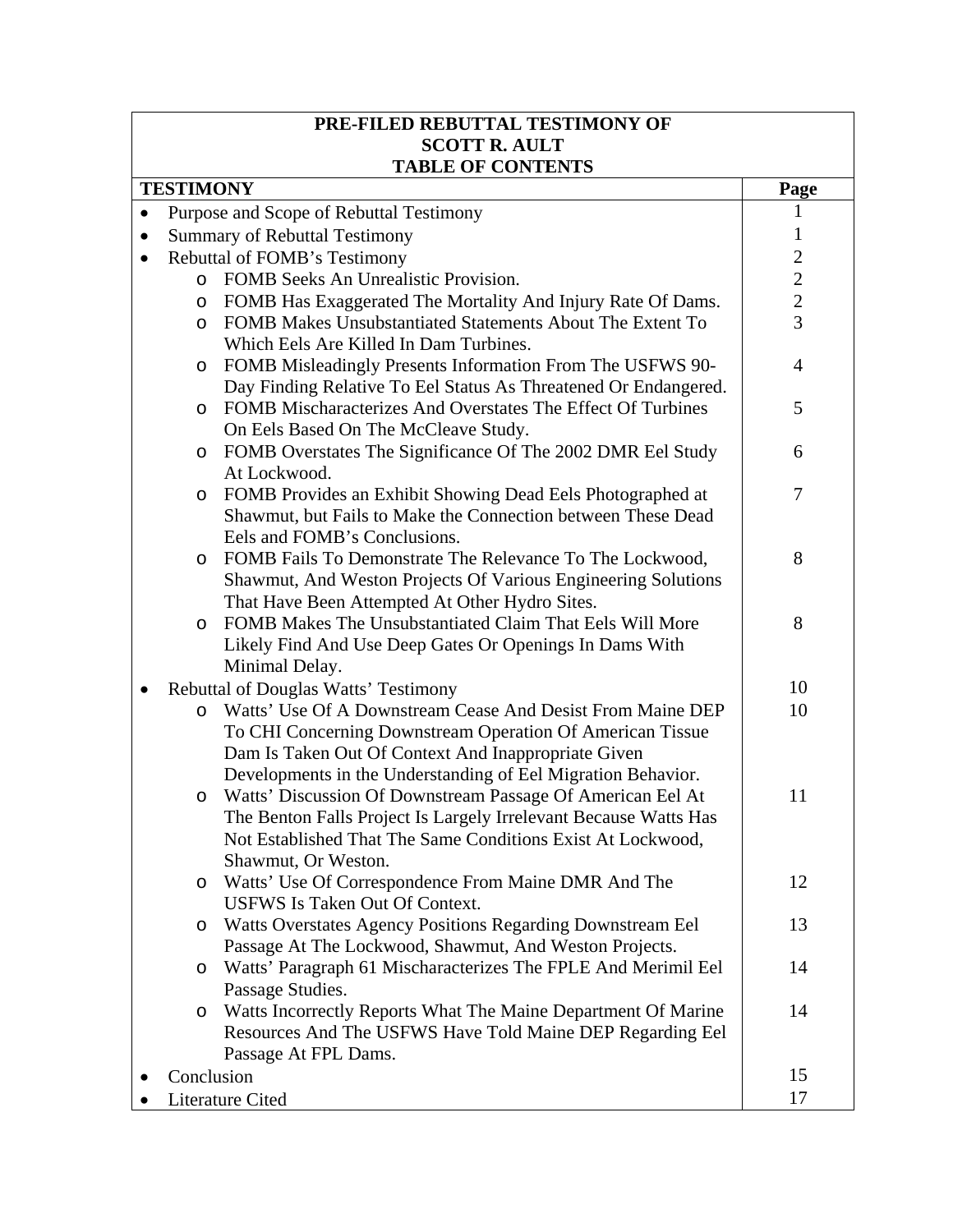# **MAINE BOARD OF ENVIRONMENTAL PROTECTION KENNEBEC RIVER PETITIONS PRE-FILED REBUTTAL TESTIMONY OF SCOTT R. AULT**

#### **PURPOSE AND SCOPE OF REBUTTAL TESTIMONY**

The purpose and scope of this rebuttal testimony is to refute erroneous claims made by FOMB and Douglas Watts in their direct testimony specifically on the subject of American eel passage at the Lockwood, Shawmut, and Weston dams on the Kennebec River and the petition for listing of the American eel under the Endangered Species Act.

#### **SUMMARY OF REBUTTAL TESTIMONY**

The pre-filed direct testimony of FOMB and Mr. Watts claim, in brief, that 1) there are significant numbers of eel kills at some of the subject projects, and 2) downstream migrating eels cannot safely pass the dam sites. It is my professional opinion that neither FOMB nor Mr. Watts has presented any credible information meeting their burden of proof that downstream eel passage measures are not adequate, or that the planned effectiveness studies will not provide adequate information to determine if additional passage measures are appropriate at the Weston, Shawmut or Lockwood projects. Further, it is my professional opinion that the January 31, 2007 decision by the USFWS not to list the American eel under the Endangered Species Act is further evidence that there has not been a change in circumstances that would warrant the modification of any of the water quality certifications for the projects to advance the schedule of effectiveness studies or additional passage measures for the projects.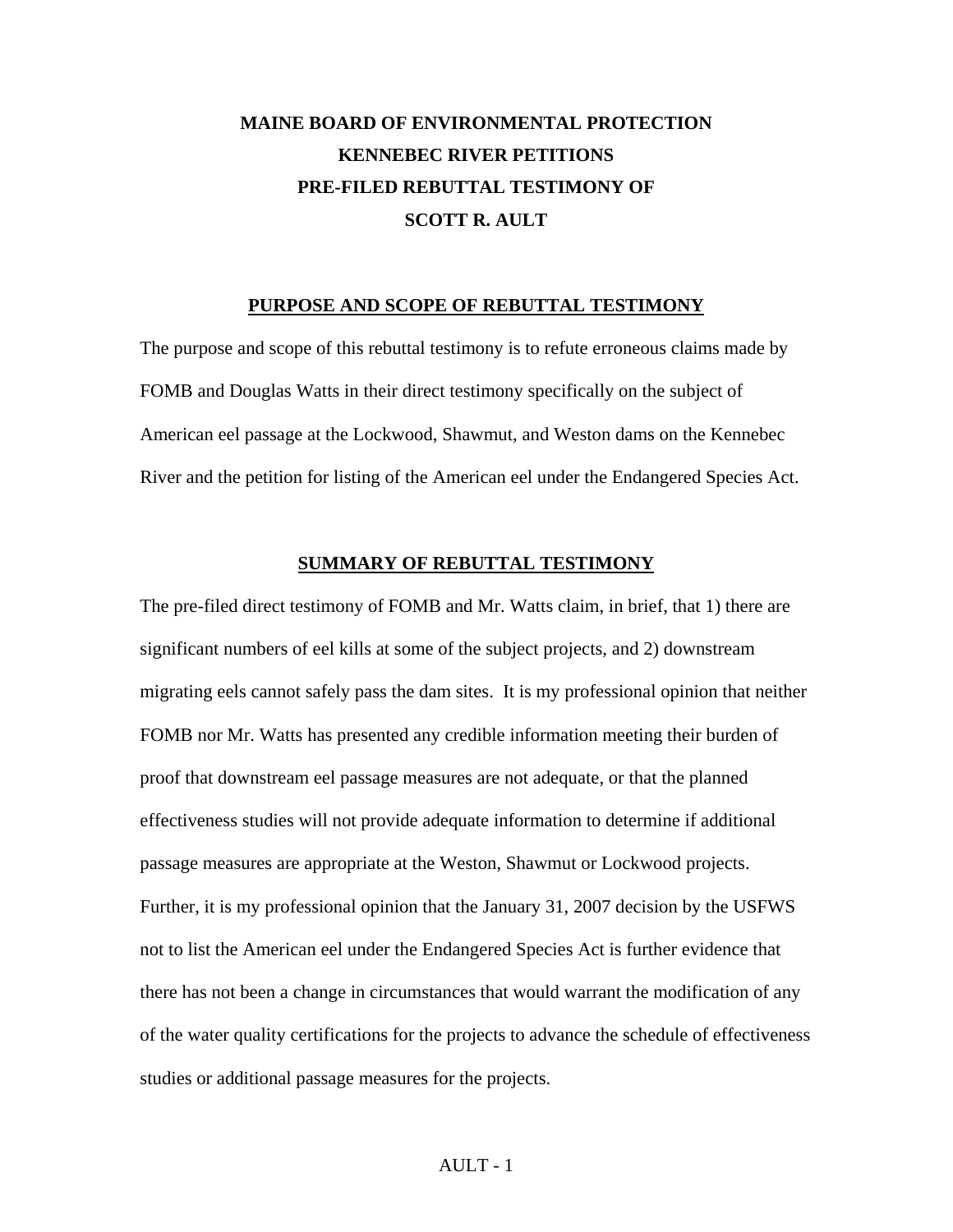#### **REBUTTAL OF FOMB'S TESTIMONY**

#### **FOMB Seeks an Unrealistic Provision.**

In their opening statements, FOMB states that it is seeking a water quality certification provision requiring that "*all fish migrating upstream can pass the dam and no fish migrating downstream are killed or injured by the dam.*" (see FOMB Direct, p.1, ¶ 2; Exhibit W/FOMB-1.) This is not a realistic goal, as there is no fish passage technology in the world that can assure 100% passage of all fish at a dam or any other man-made or natural obstruction. Furthermore, the number of fish that are required to pass a dam, and the methods to pass these fish, is by law to be determined by state and federal natural resource agencies entrusted with the management of the nation's aquatic resources. These agencies use many years of professional experience based on science and expertise to develop goals and objectives for fish passage as well as many other variables that may influence management of a species. FOMB does not provide any data or information to demonstrate why fish passage in the Kennebec River should be an exception to this standard practice.

#### **FOMB has Exaggerated the Mortality and Injury Rate of Dams**.

FOMB states on page 4 paragraph 6(d) that "*Studies by scientists around the world have established that eel mortality and injury rates from dams can be as high as 100% per dam.*" (see FOMB Direct, p.4,  $\parallel$  6(d).) FOMB neglects to inform the Board that these scientists from "*around the world*" have also established that mortality and injury rates have frequently been shown to be much lower (as low as 6%) (EPRI 2001). More important, however, as I have stated in my direct testimony (see Ault Direct, p.6,  $\P$ 1), is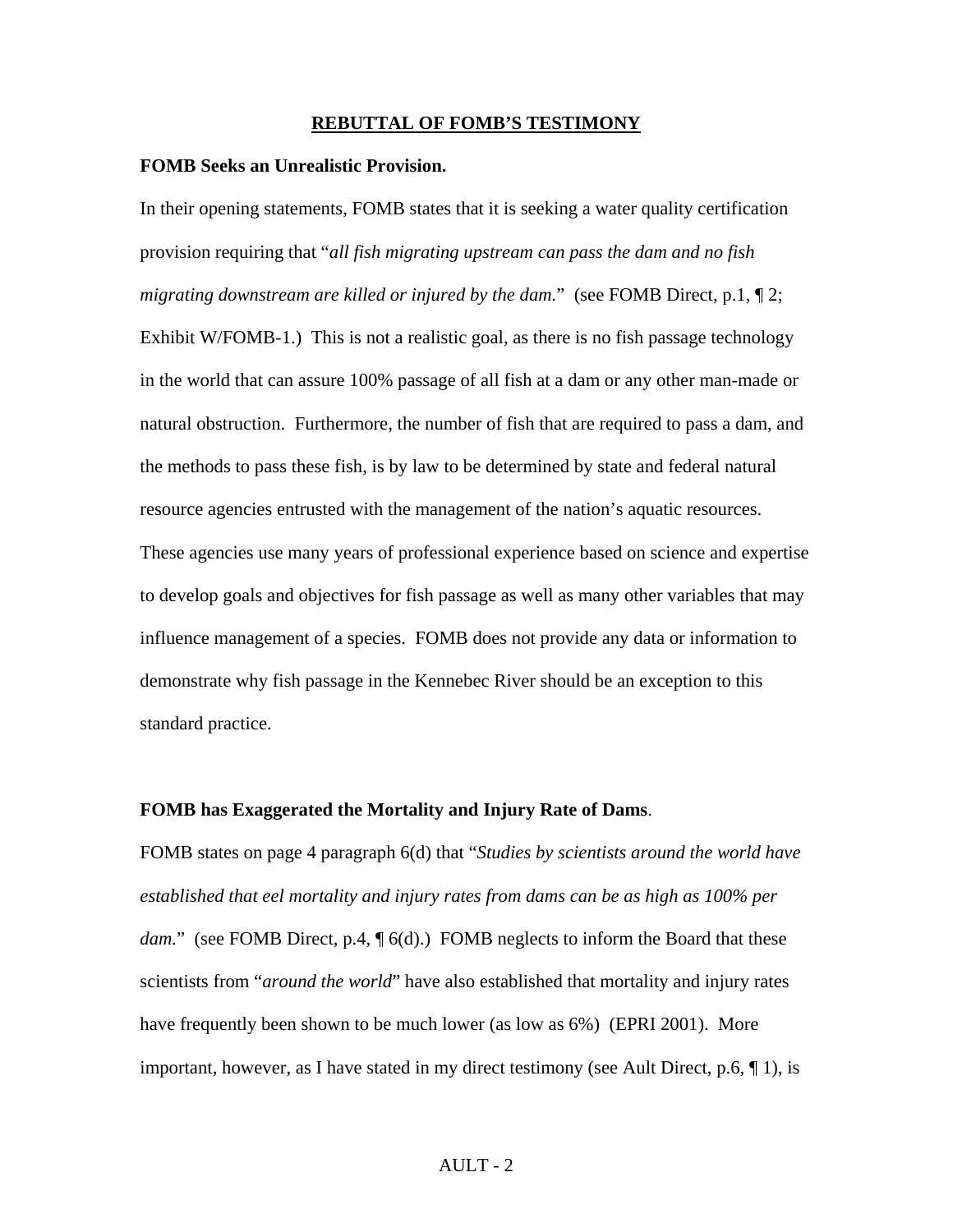the fact that the literature clearly shows mortality rates to be highly variable and often site-specific. Further, it is important to note that FOMB uses the term "dam" to infer that all passage at FPL Energy dams is occurring only through the turbines. This is not the case because downstream eel passage is also being provided at all three projects via the spillways and various spillway gates as indicated in EXHIBIT FPLE-18, 23 and 28.

#### **FOMB Makes Unsubstantiated Statements about the Extent to Which Eels are Killed in Dam Turbines.**

FOMB paragraph 20 states, "*Typically many hydro-electric dams block eel outmigration"* and that *"estimates of eel mortality are as high as 100% per dam."* (see FOMB Direct, p. 9,  $\P$  20). However, these comments are clearly contradicted by the historic presence of eels and an eel fishery in the Kennebec River, despite the existence of these dams for nearly 100 years (see Ault Direct, p.5, ¶ 2). As stated in my direct testimony (see Ault Direct, p.6, ¶ 1) and earlier in this rebuttal testimony (see Ault Rebuttal, p.2, ¶ 2), using a value of 100% per dam is misleading because there is substantial scientific evidence that turbine mortality is often less than this, and eels readily pass downstream by exit routes other than turbines (see Ault Direct, p.10,  $\P$ 1). Further, FOMB provides no documented data to support the notion that these generalizations accurately describe eel passage at the Lockwood, Shawmut, or Weston projects. In fact, data from tailrace searches at the three facilities presented in Mr. Richter's direct testimony (see Richter Direct,  $p.14$ ,  $[1-3)$ , and my direct testimony (see Ault Direct, p.7,  $\mathbb{I}$  2-3 and p.8,  $\mathbb{I}$  1), provide direct evidence to the contrary.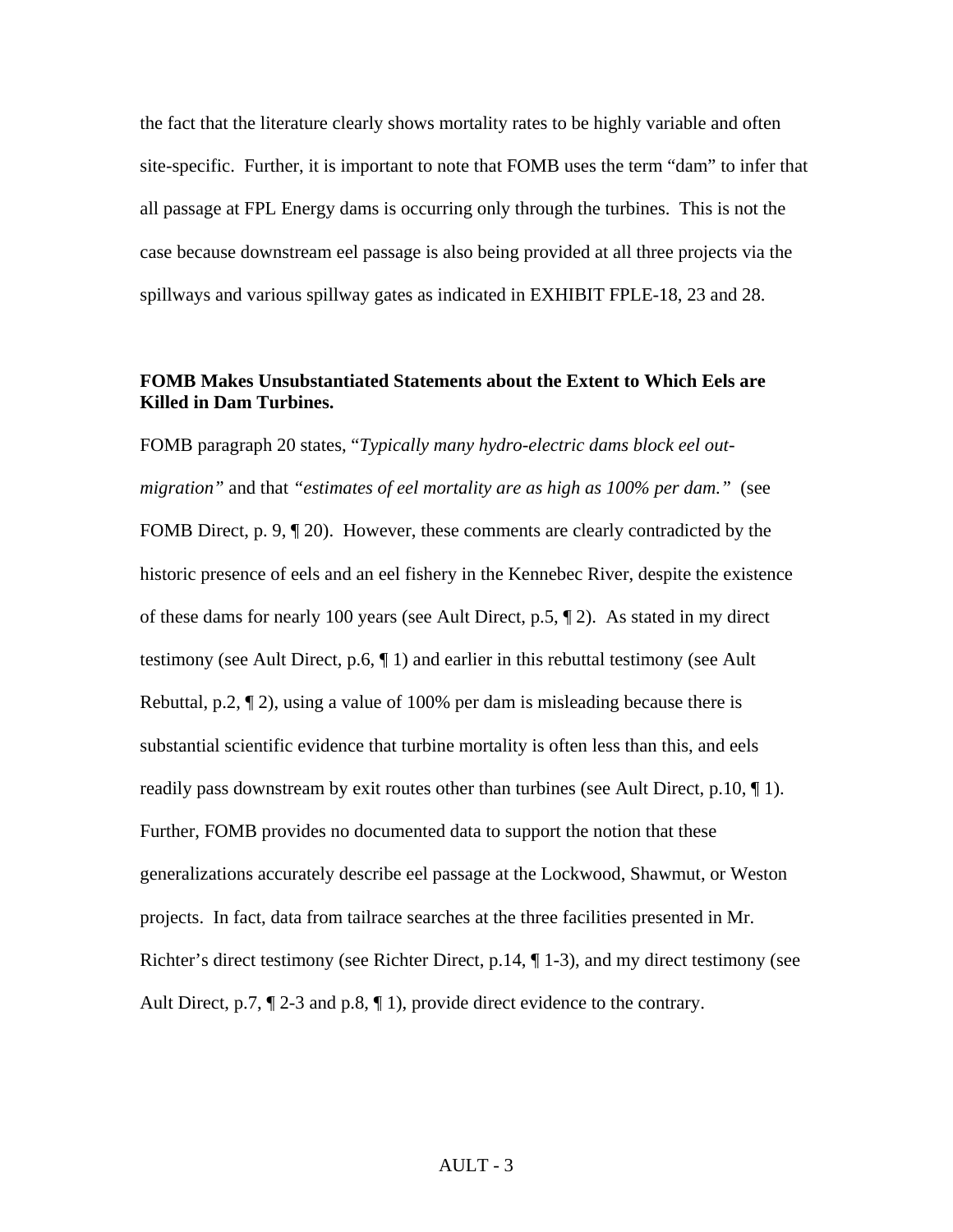Additionally, FOMB states in paragraph 20 that, *"The cumulative effects of multiple dams may quickly eliminate the spawning population."* Relative to this statement, it is important to note that on January 31, 2007, the USFWS issued its 12-month finding on the petition to list the American eel as Threatened or Endangered. The final conclusion of the finding is as follows:

*"In summary, we find that the American eel remains widely distributed over their vast range including most of their historic freshwater habitat, eels are not solely dependant on freshwater habitat to complete their lifecycle utilizing marine and estuarine habitats as well, they remain in the millions, that recruitment trends appear variable but stable, and that threats acting individually or in combination do not threaten the species at a population level. On the basis of the best available scientific and commercial information, we conclude that the American eel is not likely to become an endangered species within the foreseeable future throughout all or a significant portion of its range and is not in danger of extinction throughout all or a significant portion of its range. Therefore, listing of the American eel as threatened or endangered under the Act is not warranted."* (Emphasis added.)

This finding clearly illustrates that, based on a 12-month review and analysis of the best available science, the cumulative effects of multiple dams will not quickly eliminate the spawning population as FOMB asserts.

# **FOMB Misleadingly Presents Information from the USFWS 90-Day Finding Relative to Eel Status as Threatened or Endangered.**

FOMB uses an excerpt from the USFWS's 90-day finding out of context to emphasize

their point that mortality due to hydropower turbines is impacting American eel (see

FOMB Direct, p. 9, ¶ 21). However, FOMB fails to point out that the 90-day finding

(Exhibit W/FOMB-5) **also** states that;

"*Factors that may contribute to a possible population decline are habitat loss and degradation, over harvest, disease, structures impeding upstream and downstream migration, contaminants, and variable oceanic conditions*."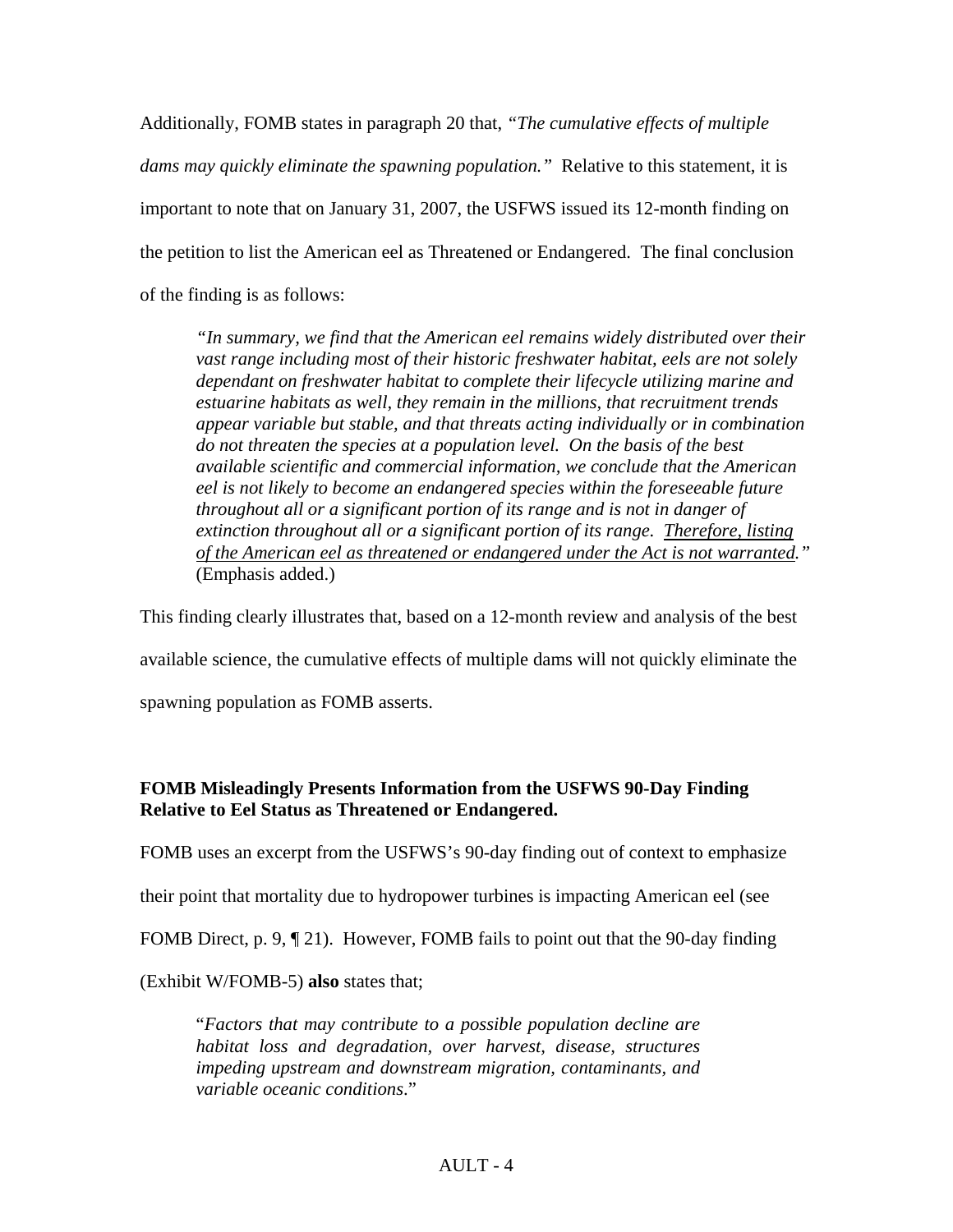Presentation of information in this manner is biased and inappropriately isolates only one factor potentially affecting the population. Further, after an extensive evaluation of the available data, the USFWS in their 12-month finding (issued January 31, 2007) concluded the following in relation to the effect of turbine passage mortality on the America eel population:

*". . . turbines are responsible for decreases in abundance on a local or regional scale, but turbine mortality is not a significant threat to the American eel at a population level."*

This finding illustrates that FOMB is attempting to place undo importance on a factor that the USFWS has determined is not a significant threat to the American eel population.

# **FOMB Mischaracterizes and Overstates the Effect of Turbines on Eels Based on the McCleave Study**.

FOMB claims that the study by Dr. McCleave (Exhibit W/FOMB-6) "*established*" that eel mortality and injury rates can be as high as 100% per dam (see FOMB Direct, p.10, ¶ 22, citing *Simulation of the Impact of Dams and Fishing Weirs on Reproductive Potential of Silver-Phase American Eels in the Kennebec River Basin, Maine, North American Journal of Fisheries Management,* 21:592-93 (2001)). This is not correct. Dr. McCleave did not "establish" (through scientific testing and research) that eel mortality and injury can be as high as 100%. He merely presented data from his review of the literature on the subject, yet FOMB makes it appear like he derived this value from his own scientific work. Dr. McCleave also presented data from his review that injury and mortality rates are as low as 6%; however, FOMB did not report this information.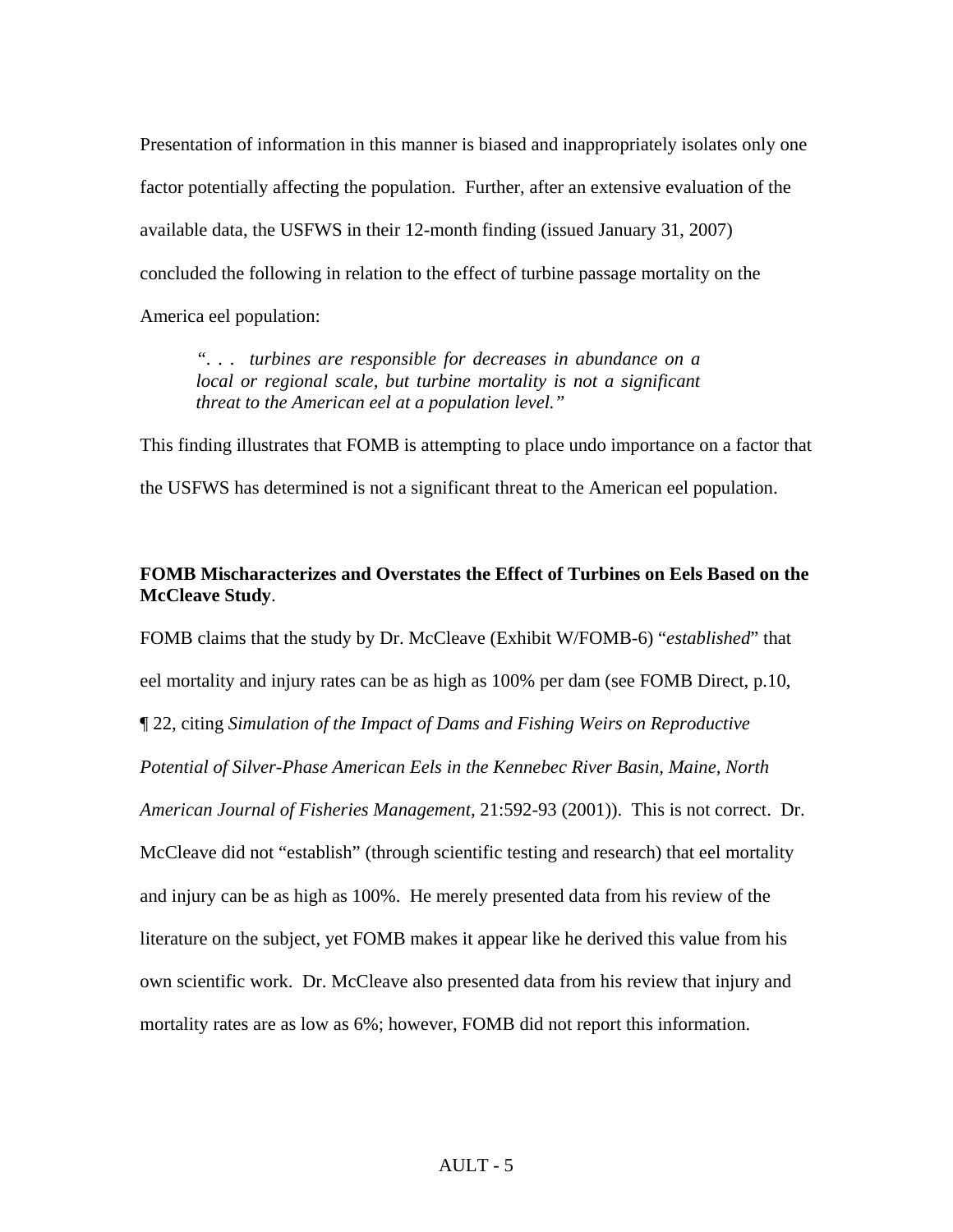The purpose of Dr. McCleave's paper was to present the results of a mathematical modeling exercise that was conducted to provide insight into research needs for determining the impacts of a number of variables on American eel production and reproductive potential. Model results for the Kennebec River indicated that the number of downstream migrating adults reaching the sea is influenced substantially by commercial eel weir harvest, upstream passage of juveniles (i.e. how many adults there are in upstream habitats before downstream migration begins) as well as turbine mortality; not just turbine passage mortality alone. By citing Dr. McCleave's work outside of this context, FOMB makes an erroneous conclusion about Dr. McCleave's study.

#### **FOMB Overstates the Significance of the 2002 DMR Eel Study at Lockwood.**

In paragraph 23 FOMB states, "…that despite the presence of a bypass, two of five radiotagged eels migrated through the turbines "and were presumed to be injured or dead" (see FOMB Direct, p.10,  $\llbracket 23$ . Using the information from a pilot study conducted at Lockwood in this context places undo importance on the results of that effort. As described in Mr. Richter's direct testimony (see Richter Direct, p.12, ¶ 2), the 2002 downstream eel passage study at Lockwood was circumstantially limited to a small number of fish – five to be exact. Few, if any, scientists would agree that such a small sample size is statistically meaningful because a single fish represents 20% of ALL the data. Given the many variables that go into such a study, it is normal for one or two fish to go astray, or for a transmitter to fail during the normal course of the field work. In such cases, the results are normally considered inconclusive. Most quantitative fish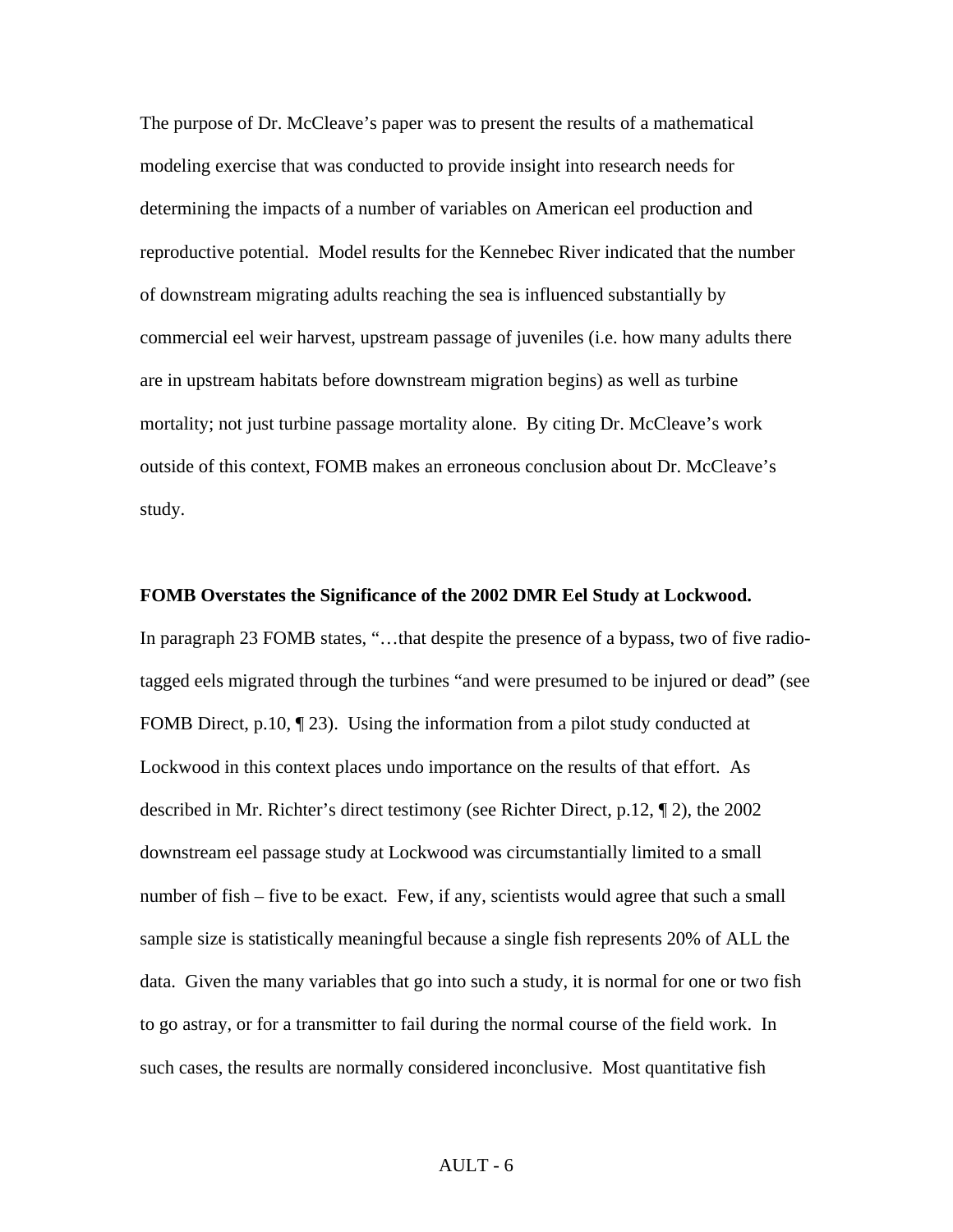passage studies therefore rely on much larger sample sizes, so that statistical significance can be established and the effects of field variability do not cloud results. Also in this DMR study, the fate of the two fish that passed via the turbine could not be confirmed so it was assumed that mortality *may have* occurred. The KHDG consultation process with the resource agencies already has identified the limitations of this study, and this is a key reason why FPLE and the agencies have committed to conduct further studies with numerous refinements, including an adequate sample size. As such, it is inappropriate and misleading for FOMB to portray the information from the Lockwood pilot study as if they were conclusive findings.

### **FOMB Provides an Exhibit Showing Dead Eels Photographed at Shawmut, but Fails to Make the Connection between These Dead Eels and FOMB's Conclusions.**

FOMB presents Exhibit W/FOMB-10 showing dead eels photographed at Shawmut, but fails to demonstrate how photographs of dead eels indicates that significant mortalities have occurred. As discussed in Mr. Richter's direct testimony (see Richter Direct, p.13,  $\P$ 1), systematic monitoring by FPLE has documented some eel mortalities below Shawmut. Continuous monitoring has further revealed that this is neither a chronic nor widespread condition at this site. The FOMB photograph of dead eels at Shawmut presented in Exhibit FOMB-10 does not establish a record of any significance. In fact, as detailed in Mr. Richter's rebuttal testimony (see Richter Rebuttal, p.6, ¶ 1), Mr. Nate Gray, one of the individuals in the photograph, has investigated the Shawmut tailrace on at least one occasion and has not reported any significant number of eel mortalities.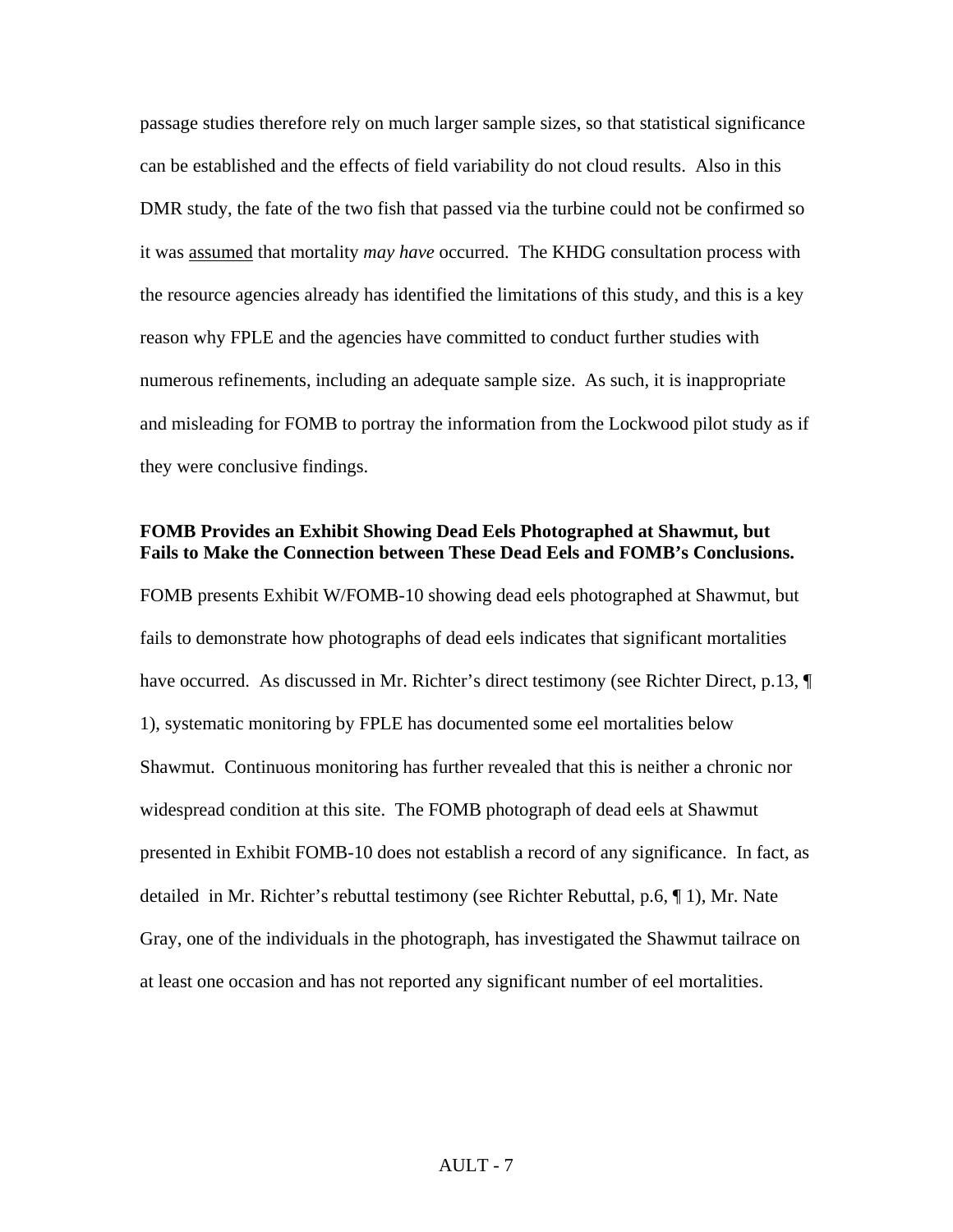### **FOMB Fails to Demonstrate the Relevance to the Lockwood, Shawmut, and Weston Projects of Various Engineering Solutions that Have Been Attempted at Other Hydro Projects.**

On page 14 of their testimony, FOMB provides a number of examples of engineering solutions to preclude the entry of eels into turbine intakes (see FOMB Direct, p.14, ¶ 32). As my pre-filed direct testimony describes (see Ault Direct, p.10,  $\P$  1-2 and p.11,  $\P$  1-2), the need for and measures appropriate for downstream passage of American eel varies substantially from one site to another. Although FOMB recites a variety of engineered solutions from other locations, and in some cases makes unsubstantiated assertions of the success of those engineered solutions, the fact remains that the need for additional solutions specifically at the Lockwood, Shawmut, and Weston projects has not even been established. Thus, it would be scientifically unsupportable to adopt these solutions for either the FPLE or Merimil sites without additional study and analyses. It is important to remember that the very studies to address the need and appropriate means for permanent eel passage are scheduled to occur through the KHDG process in 2007 and 2008 (see Richter Direct, p.14,  $\P$  4 and p. 15,  $\P$  2).

#### **FOMB Makes the Unsubstantiated Claim that Eels will More Likely Find and Use Deep Gates or Openings in Dams with Minimal Delay is Not Supported by Any Direct and Specific Evidence.**

FOMB states without any authority or support, that *"Eels are Benthic in nature and so it is generally assumed that a deep gate or opening in the dam is more likely to be found and used with minimal delay."* (see FOMB Direct, p.15, ¶ 32) There is an abundance of information based on research that demonstrates that American eels do not necessarily migrate only along the river bottom. In my direct testimony (see Ault Direct, p.10,  $\P$ 1), I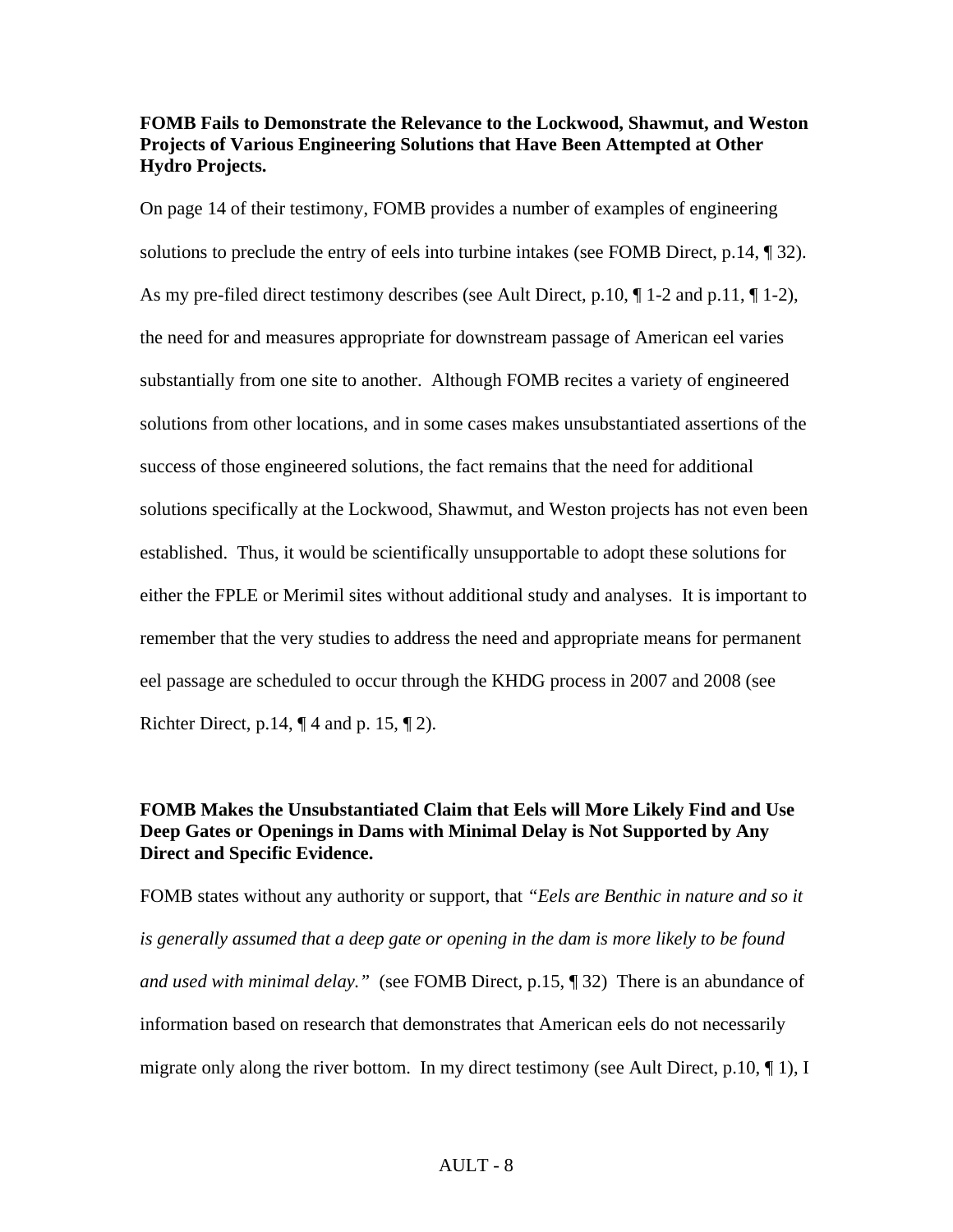noted that downstream migrating eels have been shown to use all portions of the water column and to search rather extensively when encountering an obstacle such as a dam. In Exhibit W/FOMB-18 (p. 147), Dr. James McCleave summarizes research that describes the behavior of downstream migrating eels in several studies:

*"Contrary to conventional 'wisdom,' migrating silver eels are not bottom-dwelling fish. Telemetry studies in a European river, a New Zealand hydro reservoir, and by my group in the Penobscot Estuary and in coastal waters of the North Sea all demonstrated that eels swam or drifted downstream in the upper few meters of the water column. Vertical movements were common in some studies, but most of the travel occurred near the surface. Trawling in a large hydro reservoir on the St. Lawrence River yielded more migrant eels at the intermediate depths, but also caught eels near the surface; sample size of captured eels was small."*

I participated in the St. Lawrence River study cited by Dr. McCleave as well as a number of other studies on the St. Lawrence River to investigate the behavior of downstream migrating eels. In my experience on the St. Lawrence River, when telemetered eels encountered the Moses-Saunders Dam, most of them searched up and down in the water column and back and forth across the dam before passing downstream. This occurred despite the fact that the dam had no trash racks on the turbine intakes to deter downstream movement and each hydroelectric units passed up to 9,000 cubic feet of water per second.<sup>[1](#page-10-0)</sup> Winter, *et al.* (2006) also reported "searching" by eels rather than remaining on the bottom, and studies by the USGS Conte Anadromous Fish Research Laboratory also confirmed these migratory behaviors in downstream migrating eels (Haro 2000).

 $\overline{a}$ 

<span id="page-10-0"></span><sup>&</sup>lt;sup>1</sup> The Lockwood, Shawmut, and Weston projects all have trash racks in front of the intakes for the turbines. These racks consist of vertical bars spaced 1.5 to 4 inches apart, depending on the project and unit and have the potential to deter entry into the turbine intake.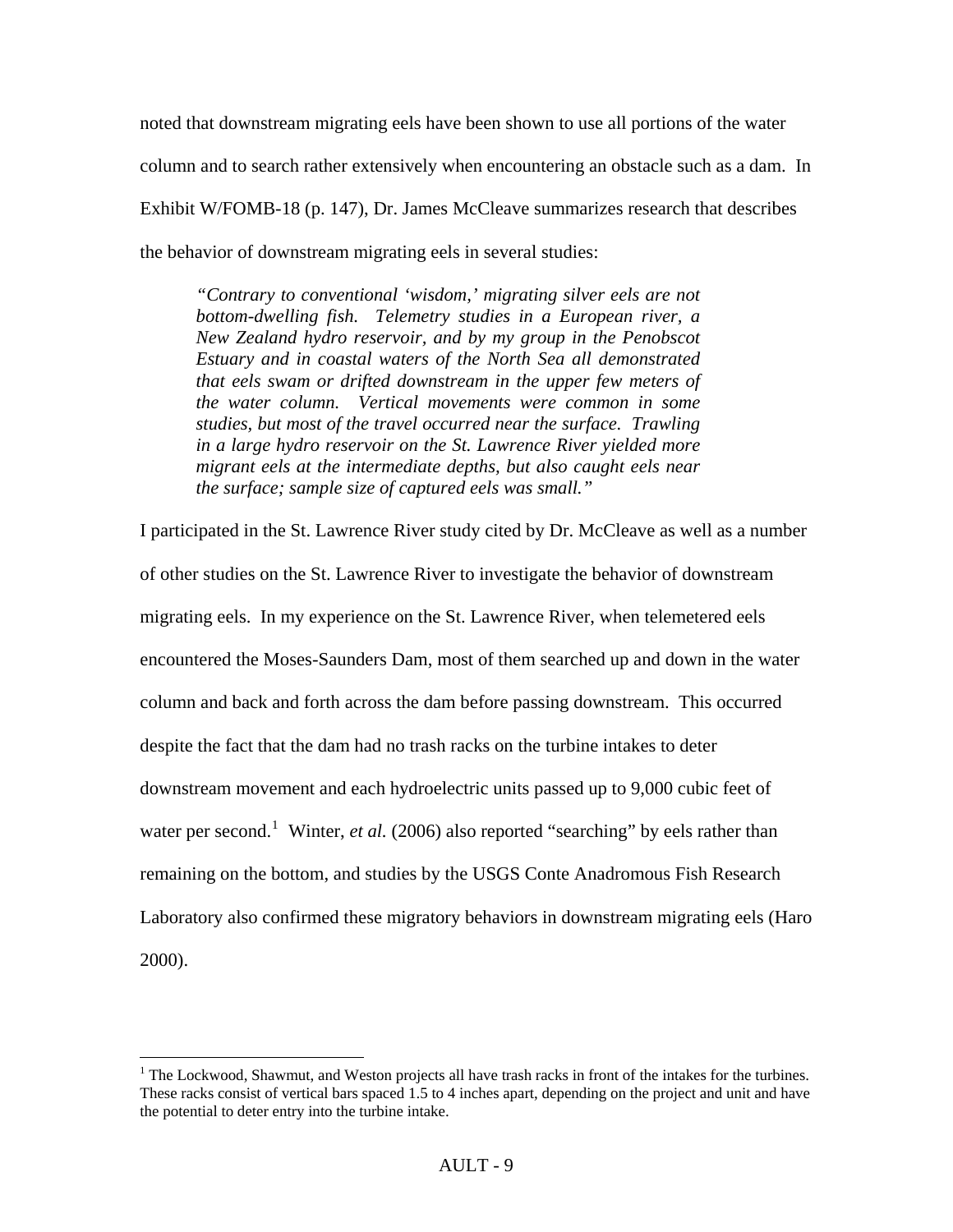It is my professional opinion that because eels tend to search and often travel near the surface during migration, bottom gates may not necessarily be the best route for eel passage at a particular dam. Passage routes at dams are entirely site-specific and dependent on factors such as configuration of the dam and powerhouse, orientation of the powerhouse to major river currents, and hydraulic capacity of the powerhouse in relation to river discharge when eels are migrating. This is why it is vitally important to conduct site-specific studies in order to determine specific migration behavior at each facility.

#### **REBUTTAL OF DOUGLAS WATTS' TESTIMONY**

### **Watts' Use of a Downstream Cease and Desist Order from Maine DEP to CHI Concerning Downstream Operation of American Tissue Dam is Taken Out of Context and is Inappropriate Given Developments in the Understanding of Eel Migration Behavior.**

Watts includes a cease and desist order from the Maine DEP to CHI that addresses operation of American Tissue Dam on the Cobbosseecontee Stream in relation to downstream passage of American eel. The first paragraph (see Watts Direct, p.10, ¶ 1) of that order discusses actions that CHI has taken as follows, …*"It is also my understanding that today CHI installed two metal plates, each several feet high, at the base of the trash screens that will physically block eels from swimming along the bottom and into the influent to the turbines. Because eels typically travel along the bottom, hopefully this will prove to be an effective deterrent."* This letter was written on October 10, 2002 and at that time many scientists believed that because eels are bottom oriented fish during a large portion of their life cycle, they also migrate downstream at or near the bottom. As demonstrated in my direct testimony (see Ault Direct, p.10, ¶ 1) and in my rebuttal to FOMB direct testimony (see Ault Rebuttal, p.9,  $\P$  1), the scientific community now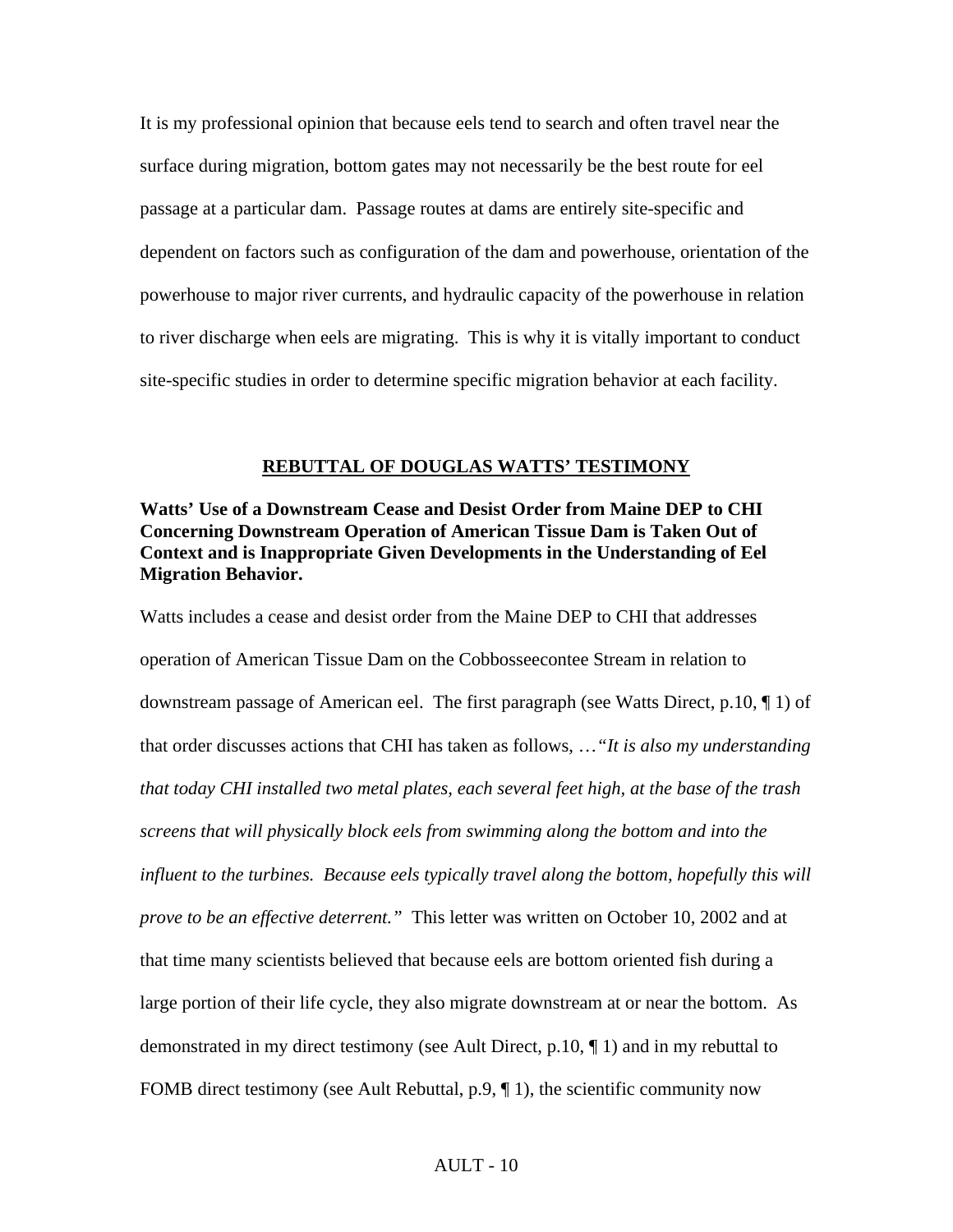recognizes that downstream migrating eels use all portions of the water column and often are surface oriented when migrating downstream. Therefore, Watts' use of this information and the implication that a bottom oriented protection device would protect eels from turbine entrainment is inappropriate.

Further, it should be noted that the American Tissue Dam is much smaller in comparison to the Weston, Shawmut, or Lockwood hydro projects and has a different configuration. These differences may also result in different behavior patterns exhibited by eels as they approach each of the dams (see Ault Direct, p.10,  $\P$  1). Therefore, assuming that what might work at the American Tissue Dam would also work at Weston, Shawmut, or Lockwood is also inappropriate.

#### **Watts' Discussion of Downstream Passage of American Eel at the Benton Falls Project is Largely Irrelevant because Watts has not Established that the Same Conditions Exist at the Lockwood, Shawmut or Weston Hydro Projects.**

In his direct testimony at paragraph 31 (see Watts Direct, p.14, ¶ 31), Watts discusses radiotelemetry studies and eel mortalities at the Benton Falls Dam. This information is largely irrelevant however because the number of American eel mortalities observed at this site have not been detected at the Lockwood, Shawmut, or Weston projects, despite the systematic monitoring program discussed in Mr. Richter's direct testimony (see Richter Direct, p.13,  $\parallel$  3 and p.14,  $\parallel$  1-3) and my direct testimony (see Ault Direct, p.7,  $\parallel$ 3 and p.8, ¶ 1). The fact that dedicated monitoring at the Kennebec sites demonstrates only limited and occasional eel passage mortality underscores the fact that eel passage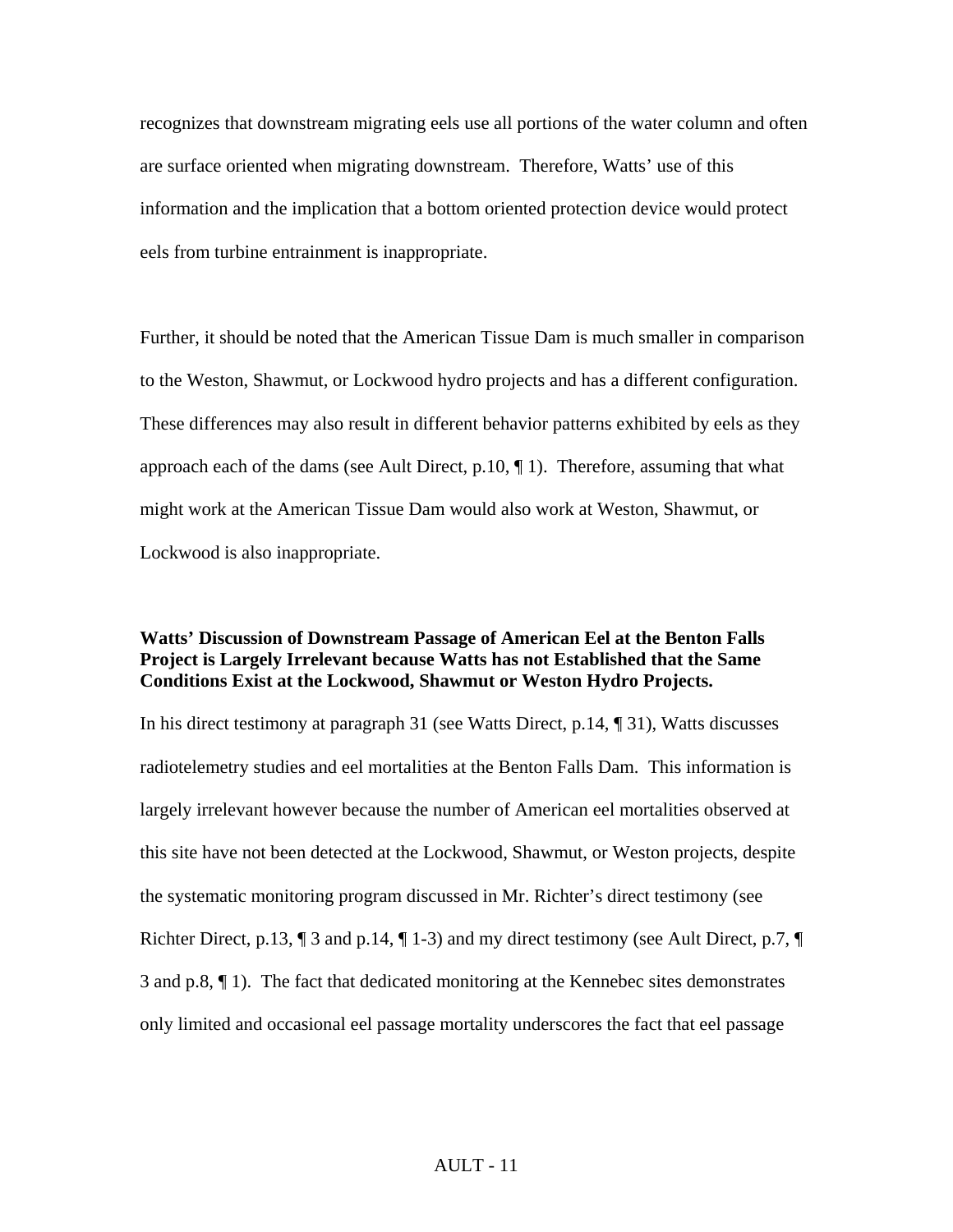and mortality is highly site-specific, and observations made at a site on one river are not automatically transferable to other sites.

Based on Watts' documentation and Maine DMR observations, it is clear that a number of eels were killed at Benton Falls on at least one occasion. Watts alleges that installation of a protective screen provided a successful measure at this site. This screening solution cited by Watts may or may not be needed or even work at Kennebec River sites because eel passage dynamics, hydraulics, and station configurations differ among sites (see Ault Direct, p.10,  $\P$  1). It is premature to decide what additional measures may be effective at any given site until the planned effectiveness studies are conducted.

Watts also overstates the significance of a radio-tracking study of adult American eels conducted at the Lockwood dam. He states that the study "*suggests that 40% or more of the adult American eel . . . are entrained and killed in the turbines each year*" (emphasis added) (see Watts Direct, p.14 second paragraph of ¶ 31). However, this study was only a pilot study and should not be considered representative of the downstream eel population (see also Ault Rebuttal, p.6, ¶ 2).

# **Watts' Use of Correspondence from Maine DMR and the USFWS is Taken Out of Context.**

In his direct testimony at paragraph 47 (see Watts Direct,  $p.21$ ,  $\P$  47), Watts uses correspondence from Maine DMR as expert testimony that Weston, Shawmut, and Lockwood *". . . fail to provide immediate, safe and effective passage for downstream migrating adult American eels."* The use of this correspondence is out of context and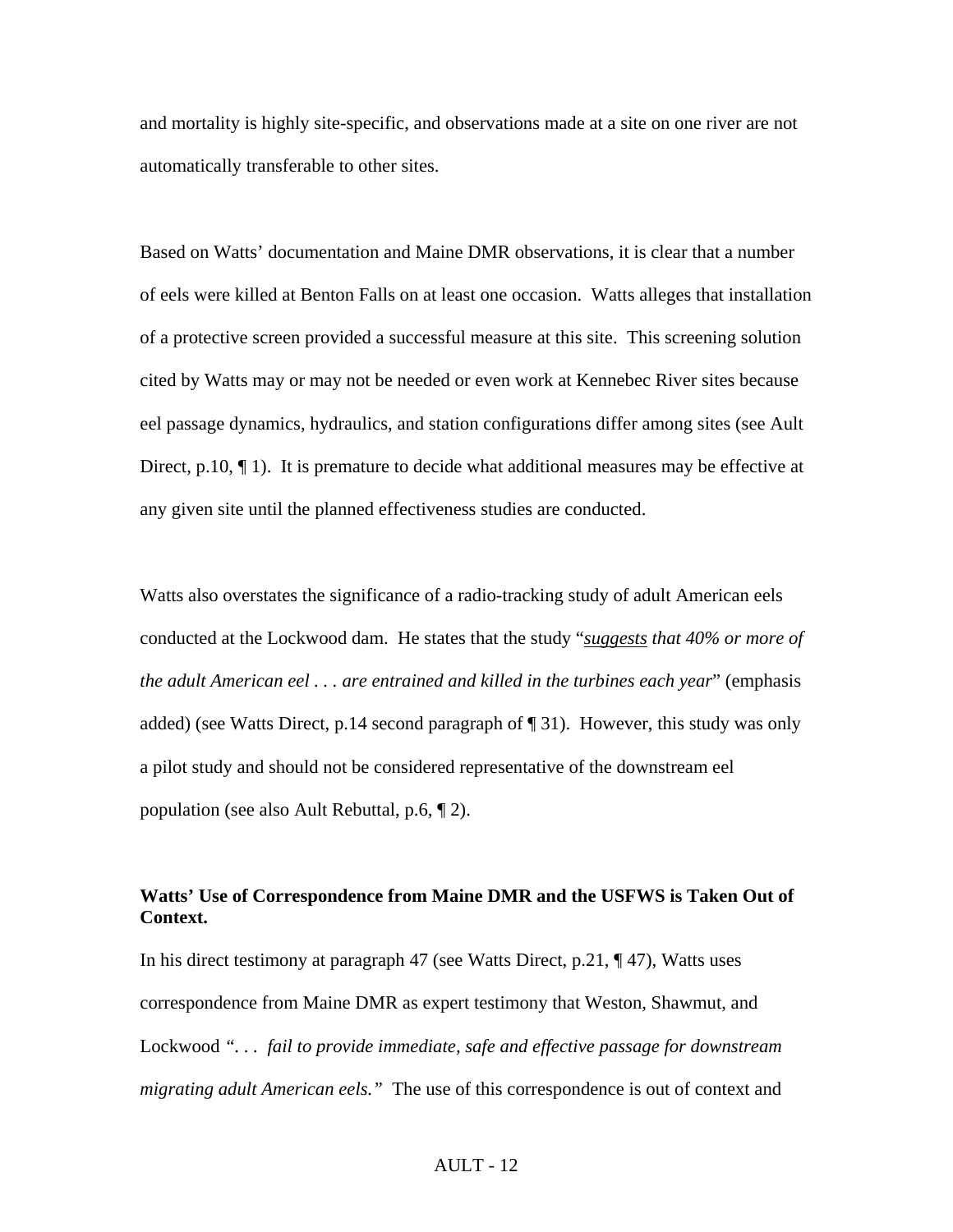places undue importance on a theoretical discussion offered by Maine DMR. For example, the second paragraph of the Maine DMR letter states, "*If migrating eels are randomly distributed in the river, then eels will pass through the turbines at Weston and Shawmut 85-95% of the time and through the turbines at Lockwood 50-60% of the time."* (See Watts Direct, p.21, second ¶ of Maine DMR letter.) This statement is based on a DMR review of river flow that is greater than each dam's hydraulic capacity, and the simplistic assumption that eels are unable to freely search and swim throughout the water column for gated openings and spillway passage. As I have stated before in direct testimony (see Ault Direct,  $p.10$ ,  $\P$  1) and in rebuttal testimony (see Ault Rebuttal, p.8, ¶ 2), there is ample research showing downstream migration behavior of eels includes searching throughout the water as well as travel near the surface. In other words, eels are not "randomly" distributed, and can search for openings such as gates and sluices that are passing water. The proportion of the migrating population using each of the various passage routes at the FPLE and Merimil sites must be assessed through studies so that intelligent decisions on any additional passage measures can be made.

#### **Watts Overstates Agency Positions Regarding Downstream Eel Passage at the Lockwood, Shawmut and Weston Projects.**

In Paragraph 52 of Watts' pre-filed direct testimony, Watts states that *"not a single expert fisheries agency has stated the four dams now provide safe downstream passage for American eel. Instead all fisheries experts say the dams do not provide safe downstream passage for American eel."* (See Watts Direct, p.24, ¶ 52.) This is an overstatement of the agency positions regarding the Lockwood, Shawmut and Weston projects. The agency representatives have merely stated their preliminary conservative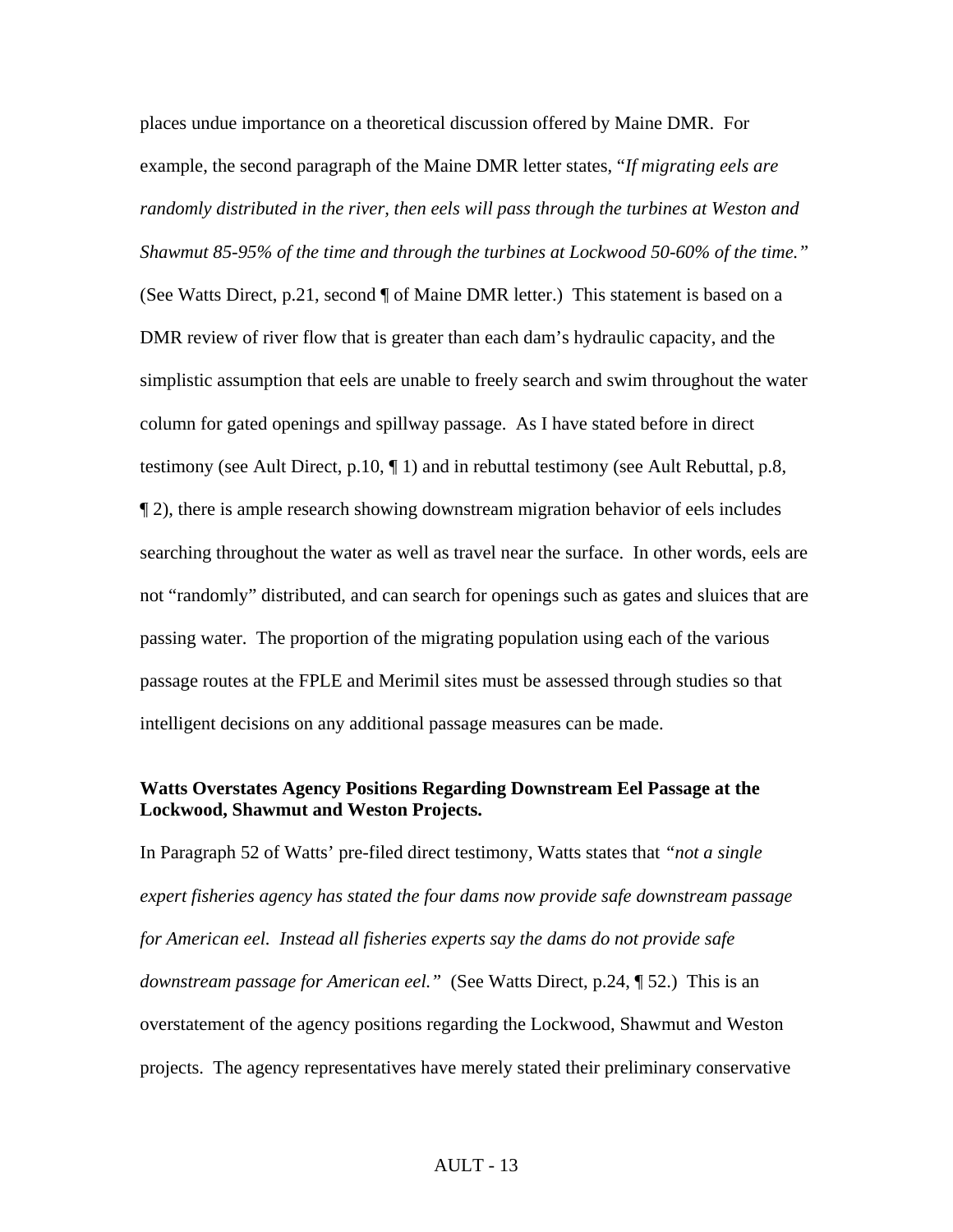assumptions, but have not relied on any direct observations of significant mortalities or issues at these sites. These same agencies are in fact participating with FPLE and Merimil in conducting the studies we have earlier described in order to determine the proportion of the migrating population using the various exit routes at each of the facilities under a variety of conditions. The agencies have concurred with, approved, or acknowledged the study plans, and the subsequent studies and agency consultation will provide the necessary data for informed decision making.

# **Watts' Paragraph 61 Mischaracterizes the FPLE and Merimil Eel Passage Studies.** In the second part of paragraph 61 of Watts' pre-filed direct testimony, Watts states that *"The FPL studies Mr. Murch describes above do absolutely nothing to provide safe passage for American eels."* This is not an accurate statement. First, it presupposes that effective passage is not currently being provided. This is not an accurate conclusion for these projects given the limited eel mortalities observed below the dams. Furthermore, as I have discussed in my direct testimony (see Ault Direct, p.10, ¶ 1) and earlier in my rebuttal testimony (see Ault Rebuttal,  $p.8, \P 2$ ), eel behavior and downstream passage is variable and site-specific. Therefore, it would be scientifically indefensible to recommend or implement additional downstream fish passage measure for eels without prior site-specific scientific information.

#### **Watts Incorrectly Reports What the Maine Department of Marine Resources and the USFWS Have Told Maine DEP Regarding Eel Passage at FPL Dams.**

In paragraph 74 of Watts' pre-filed direct testimony, Watts states that, *"the Maine Dept of Marine Resources and the U.S. Fish & Wildlife Service inform the Maine DEP that the*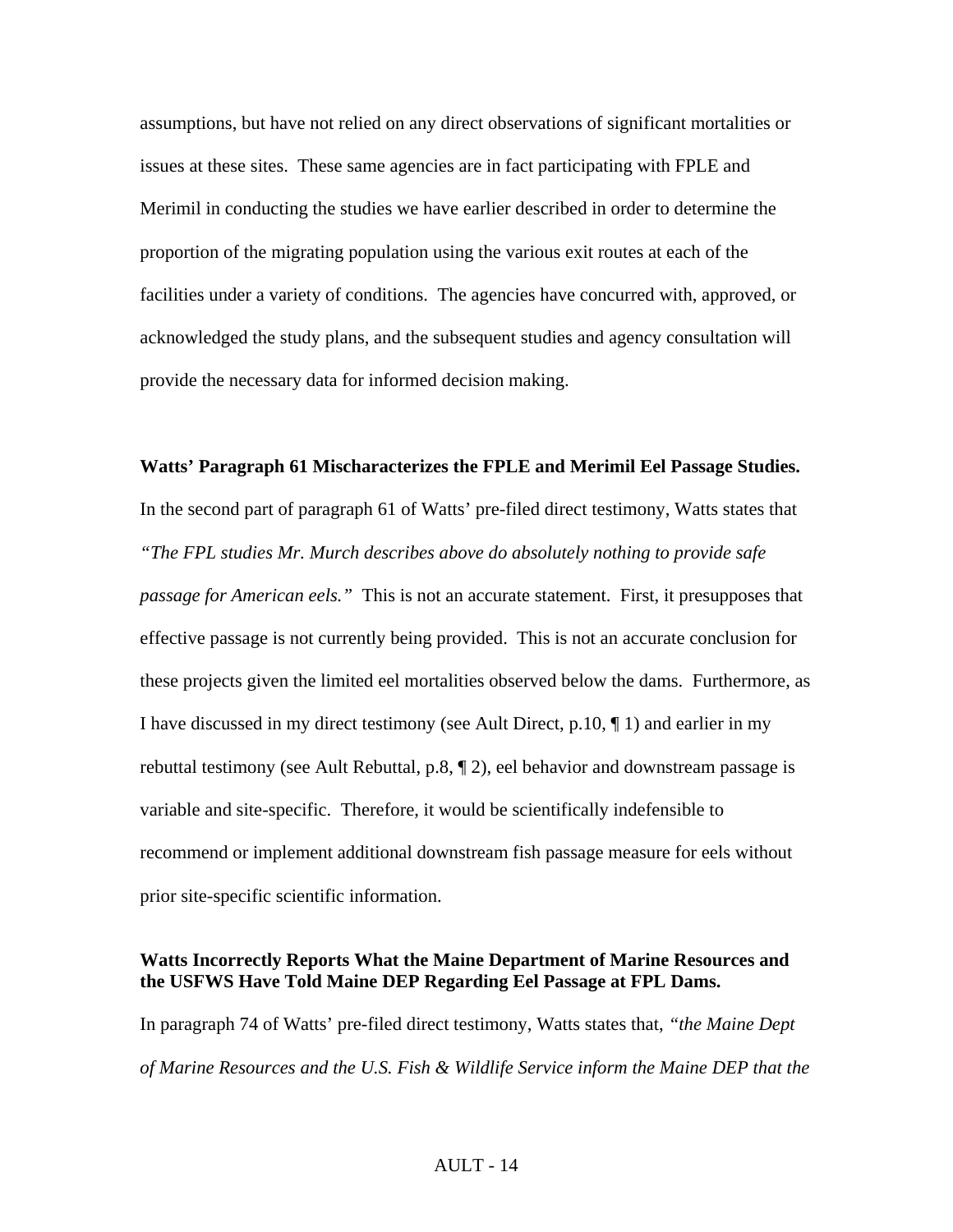*status quo for the four Kennebec River dams are causing and will continue to cause the death of most adult American eels trying to migrate past the dams ....*" (see Watts Direct, p.34, ¶ 74.) The letters from Maine DMR and USFWS do not state this. These letters simply speculate about potential impacts and possible alternatives, based on general assumptions. These are conservative assumptions made necessary in the absence of the very scientific data that FPLE and Merimil, through the KHDG process, are endeavoring to gather. Further, these letters do not state that the dams are killing "*most*" eels. The Maine DMR letter only acknowledges that it has observed some mortalities below the Shawmut dam, which, as discussed earlier, involved relatively few fish.

#### **CONCLUSION**

FOMB and Watts' claims that 1) there are significant numbers of eel kills at some of the subject projects, and 2) downstream migrating eels cannot safely pass the dam sites, are unsupported and inaccurate based on the available information. It is my professional opinion that neither FOMB nor Watts have presented any credible information meeting their burden of proof that operation of any of the three facilities is resulting in eel mortalities of the magnitude portrayed by the petitioners, or that the planned effectiveness studies will not provide adequate information to determine if additional passage measures are appropriate at the Weston, Shawmut or Lockwood projects. Further, it is my professional opinion that the January 31, 2007 decision by the USFWS not to list the American eel under the Endangered Species Act is further evidence that there has not been a change in circumstances that would warrant the modification of any of the water quality certifications for the projects to advance the schedule of effectiveness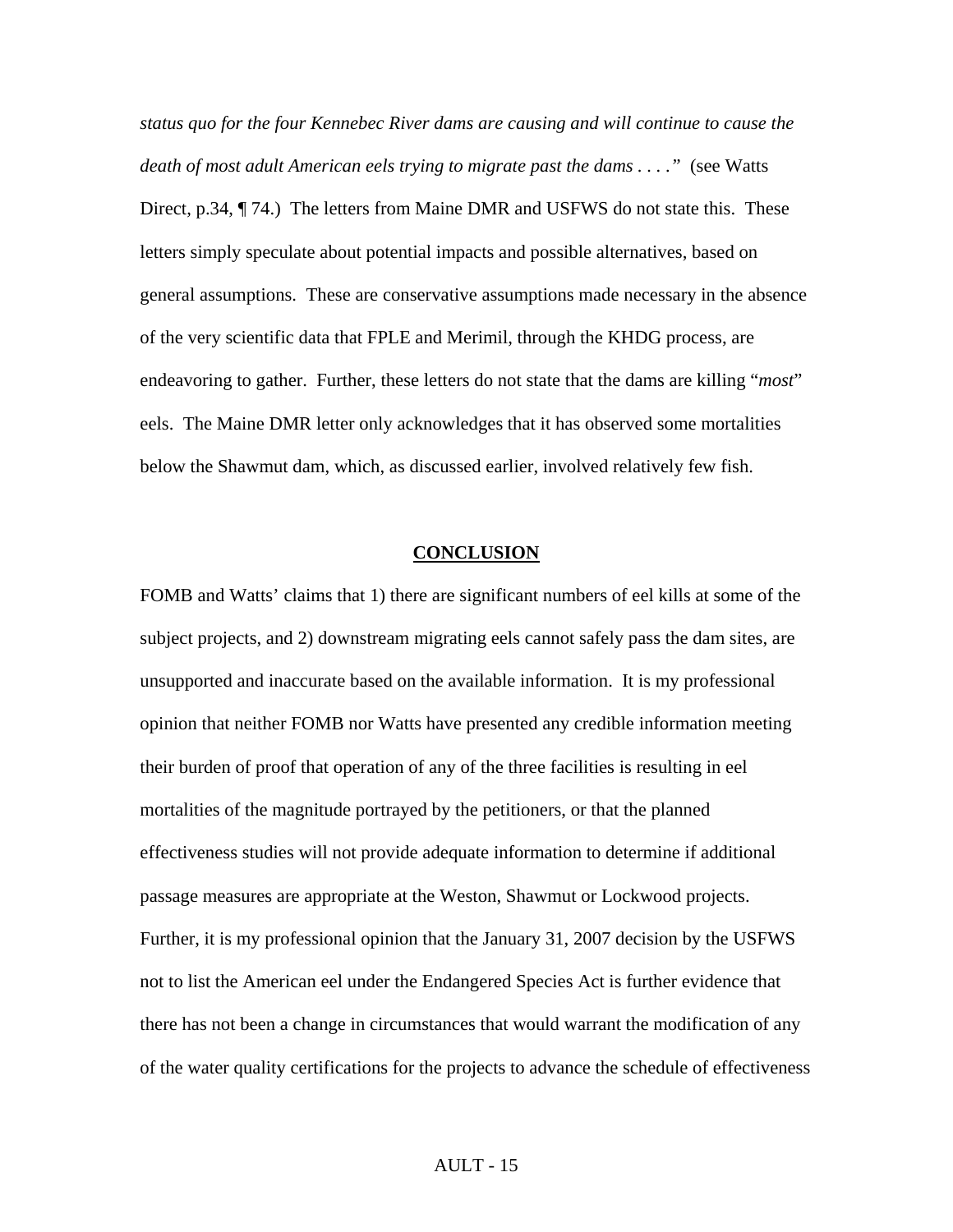studies or additional passage measures for the projects. Therefore, the Board should dismiss or deny the pending petitions.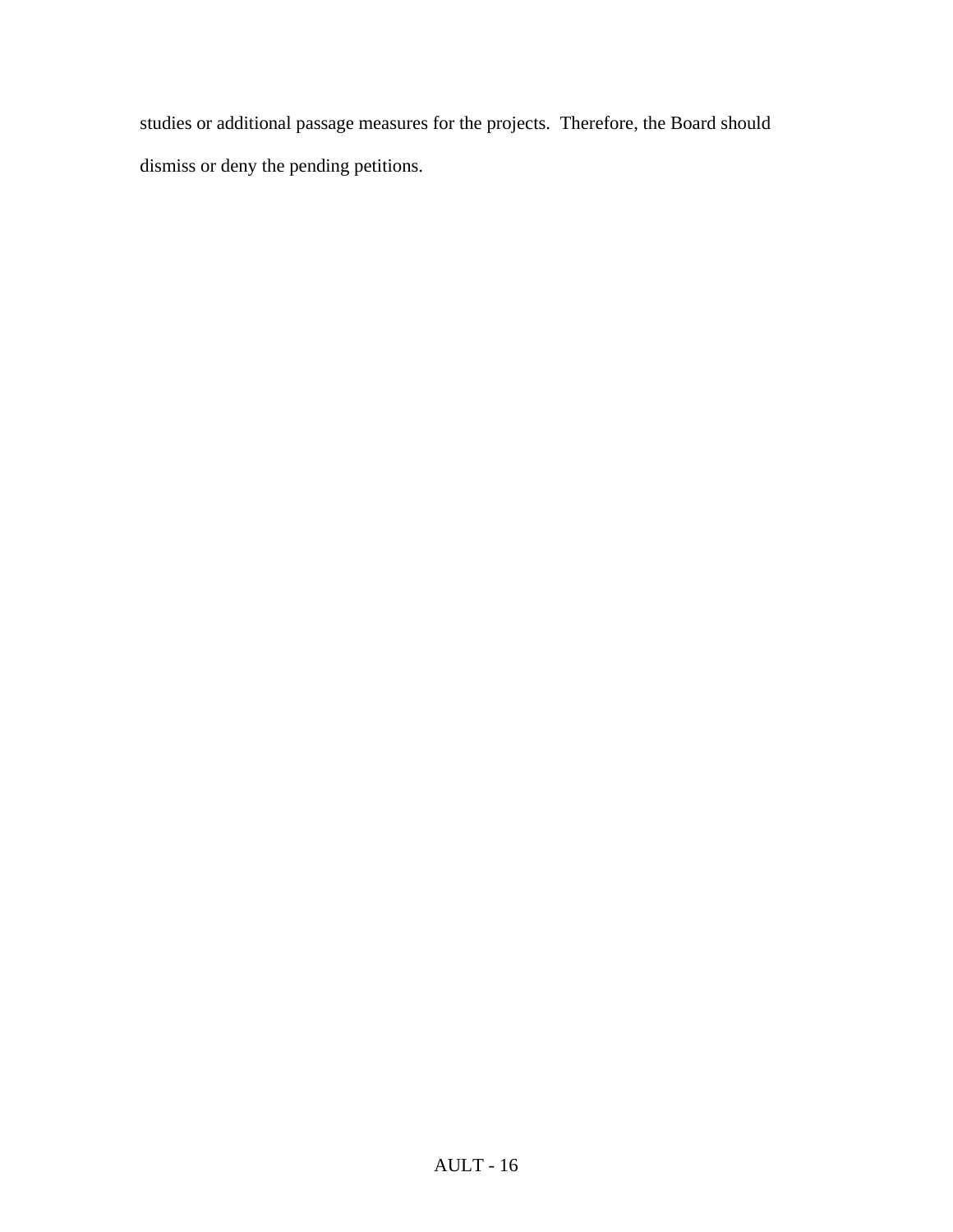## **LITERATURE CITED**

- EPRI. 2001. Review and documentation of research and technologies on passage and protection of downstream migrating catadromous eels at hydroelectric facilities. Final Report, November 2001.
- Haro, A., T. Castro-Santos, and J. Boubée. 2000(a). Behavior and passage of silverphase eels, *Anguilla rostrata* (LeSueur), at a small hydroelectric facility. Dana
- McCleave, J.D. 2001. Simulation of the impact of dams and fishing weirs on reproductive potential of silver-phase American eels in the Kennebec River Basin, Maine. North American Journal of Fisheries Management 21:592-605.
- Winter, H.V., Jansen, H.M., and Bruijs, M.C.M. 2006. Assessing the impact of hydropower and fisheries on downstream migrating silver eel, Anguilla anguilla, by telemetry in the River Meuse. Ecology of Freshwater Fish 2006: 15: 221-228.